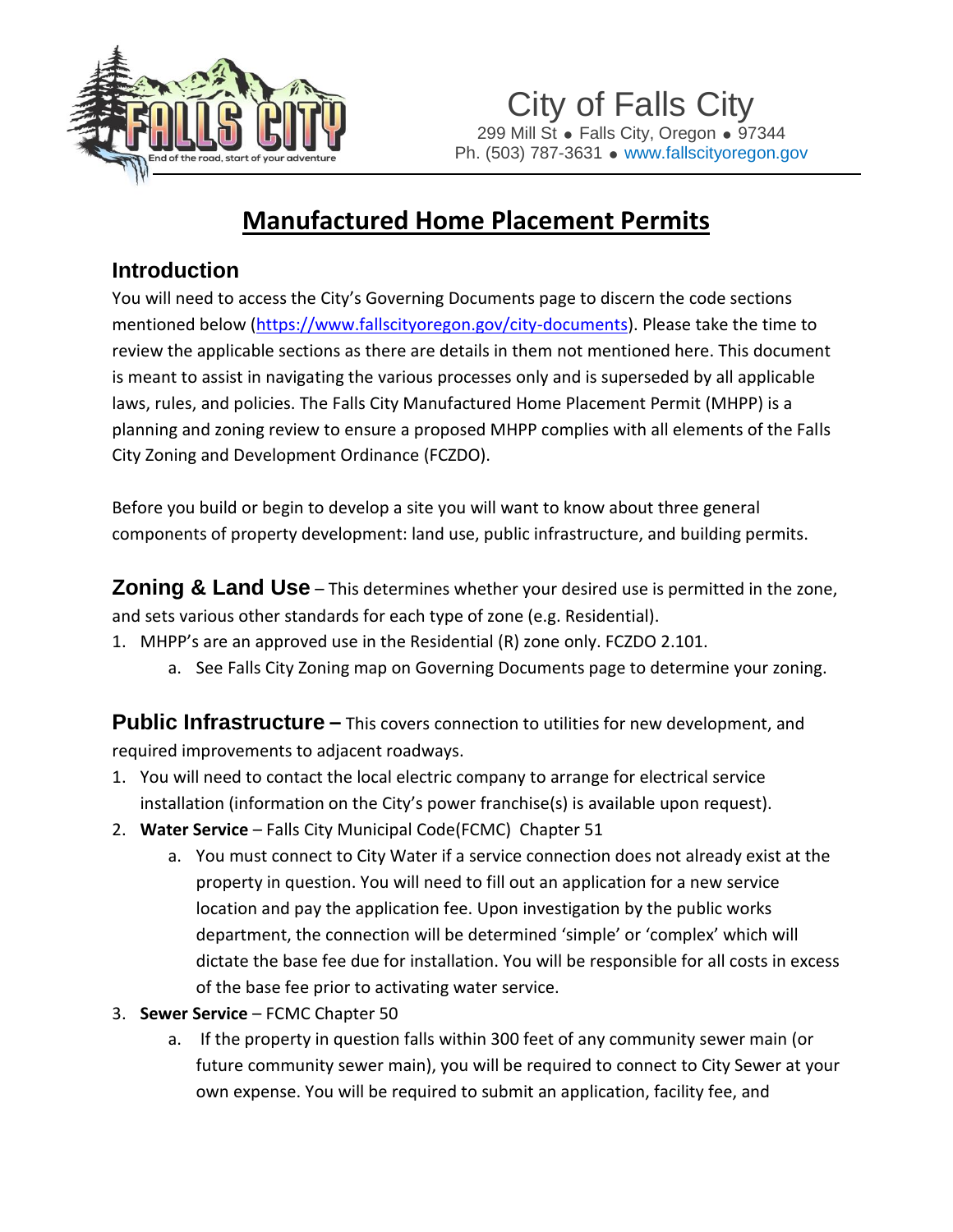

engineer stamped sewer plan. At that time, the City Engineer will review your plan and approve or request modifications from your Engineer. See FCZDO Chapter 50 for further information.

- b. If the property in question is not within 300 feet of an existing sewer main, the city may allow you to submit a waiver of rights to remonstrate for future sewer improvements and install an on-site septic system. This will require a site evaluation and septic system site plan approved by the Polk County Sanitarian.
- c. If your property is already serviced by city sewer or on-site septic please show them on your site plan for planning review.
- 4. **Street Improvements** FCZDO Section 2.211
	- a. Full street improvements to all existing streets adjacent to, within, or necessary to serve the property shall be required at the time of development unless the applicant demonstrates to the City Engineer that the street meets City Standards and is in satisfactory condition to handle projected traffic loads.
	- b. The city may allow the developer to submit an approved waiver of rights to remonstrate for future street improvements in lieu of immediate improvements.
- 5. **Right of Way (ROW) Dedication** FCZDO Section 2.211
	- a. The City's transportation system plan identifies current ROW dimensions and required ROW dimensions to comport with the plan. If the current ROW does not meet the plan dimensions, you will be required to dedicate ROW along your property frontage to satisfy the requirements for your side of the street, but only if the ROW has not been previously dedicated by your property.

## **Building Permits** – You will need the following:

- 1. **Manufactured Home Placement Permit** City of Falls City
	- a. Fully filled application
	- b. Site Plan showing all items on list
	- c. Copy of the factory specifications sheet for the home
	- d. Additional information (may be included on the site plan and/or in narrative format) to ensure compliance with FCZDO 1.202.02 "Manufactured Home" (A-G), FCZDO 2.209.02(B)(1-10), and FCZDO 2.206.05.
- 2. **Accessory Structure Permit** City of Falls City
	- a. A garage or detached carport is required with a manufactured home and must be included on the site plan; if no garage or carport is currently located on the property, an accessory structure permit must be applied for at the same time the MHPP is applied for.